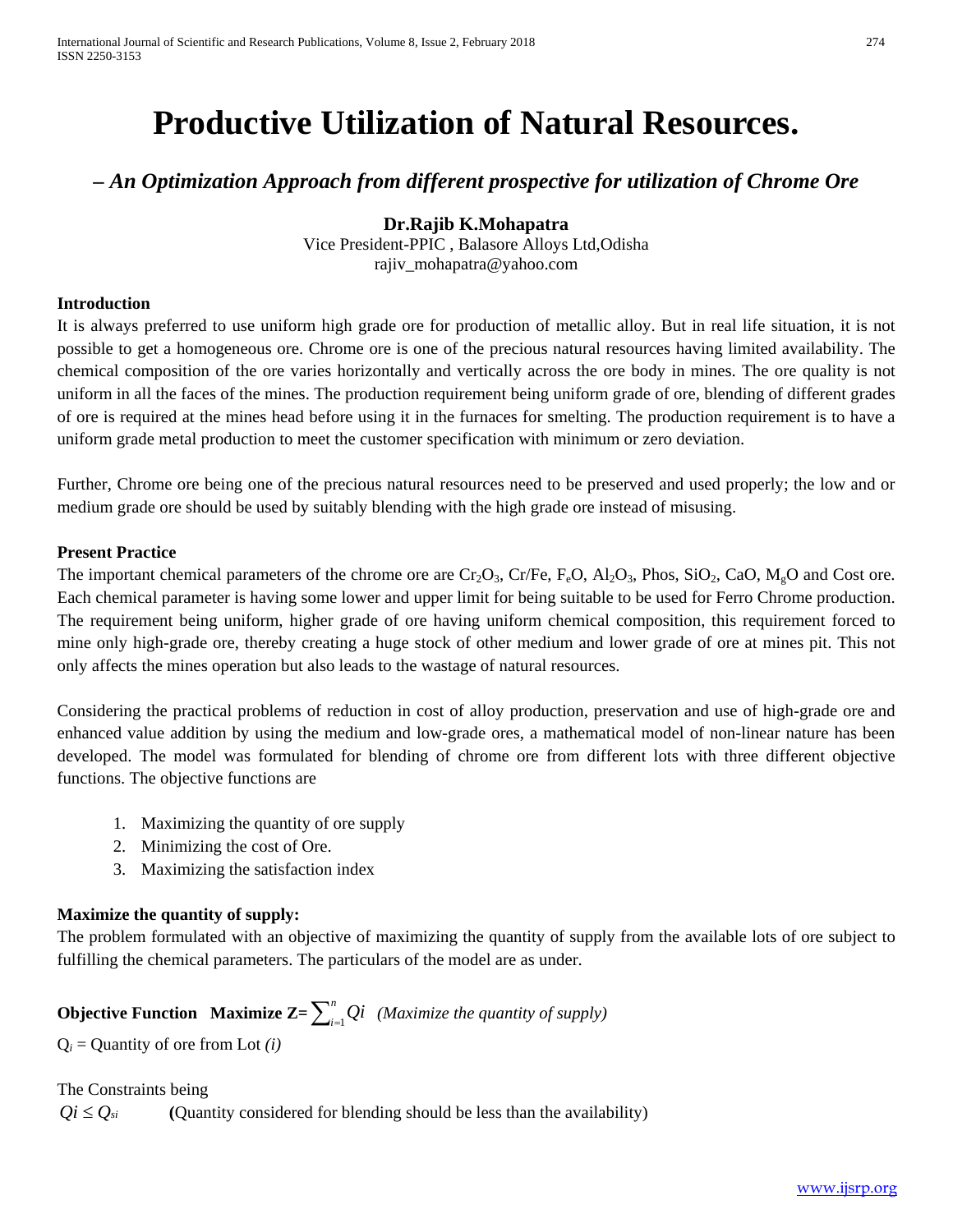International Journal of Scientific and Research Publications, Volume 8, Issue 2, February 2018 275 ISSN 2250-3153

Q*si=* Availability (stock) of ore in lot *(i)*

$$
\sum_{i=1}^{n} \frac{Cr_2O_{3 \times} Q_i}{Q_i} \geq Lower.Limit. of. Cr_2O_3 \text{ and } \sum_{i=1}^{n} \frac{Cr_2O_{3 \times} Q_i}{Q_i} \leq Upper.Limit. of. Cr_2O_3
$$

Weighted average  $Cr_2O_3$ % in ore should be less than the upper limit and more than the lower limit.

$$
\sum_{i=1}^{n} \frac{F_e O \times Q_i}{Q_i} \geq Lower.Limit. of.F_e O \quad \text{and} \quad \sum_{i=1}^{n} \frac{F_e O \times Q_i}{Q_i} \leq Upper.Limit. of.F_e O
$$

Weighted average FeO % in ore should be less than the upper limit and more than the lower limit.

$$
\sum_{i=1}^{n} \frac{S_iO_2 \times Q_i}{Q_i} \leq Upper.Limit. of .S_iO_2 \quad \text{and} \quad \sum_{i=1}^{n} \frac{S_iO_2 \times Q_i}{Q_i} \geq Lower.Limit. of .S_iO_2.
$$

Weighted average  $SiO<sub>2</sub>$ % in ore should be less than the upper limit and more than the lower limit.

$$
\sum_{i=1}^{n} \frac{Al_2O_3 \times Qi}{Qi} \ge Lower.Limit. of .Al_2O_3. \text{ and } \sum_{i=1}^{n} \frac{Al_2O_3 \times Qi}{Qi} \le Upper.Limit. of .Al_2O_3.
$$

Weighted average  $Al_2O_3$ % in ore should be less than the upper limit and more than the lower limit.

$$
\sum_{i=1}^{n} \frac{C_a O \times Q_i}{Q_i} \geq Lower.Limit. of . C_a O \quad \text{and} \quad \sum_{i=1}^{n} \frac{C_a O \times Q_i}{Q_i} \leq Upper.Limit. of . C_a O
$$

Weighted average CaO % in ore should be less than the upper limit and more than the lower limit.

$$
\sum_{i=1}^{n} \frac{M_s O \times Q_i}{Q_i} \geq Lower.Limit. of M_s O \quad \text{and} \quad \sum_{i=1}^{n} \frac{M_s O \times Q_i}{Q_i} \leq Upper.Limit. of M_s O
$$

Weighted average MgO % in ore should be less than the upper limit and more than the lower limit.

$$
\sum_{i=1}^{n} \frac{P_h \times Q_i}{Q_i} \geq Lower.Limit. of. Phos \quad \text{and} \quad \sum_{i=1}^{n} \frac{P_h \times Q_i}{Q_i} \leq Upper.Limit. of. Phos
$$

Weighted average Phos % in ore should be less than the upper limit and more than the lower limit.

$$
\sum_{i=1}^{n} \frac{(Cr/Fe) \times Qi}{Q_i} \geq Lower.Limit. of (Cr/Fe) \text{ and } \sum_{i=1}^{n} \frac{(Cr/Fe) \times Qi}{Q_i} \leq Upper.Limit. of (Cr/Fe)
$$

Weighted average Cr/Fe in ore should be less than the upper limit and more than the lower limit.

Typical stocks of different lots of chromium ore available with the upper and lower limit specification for acceptance are as shown in table 1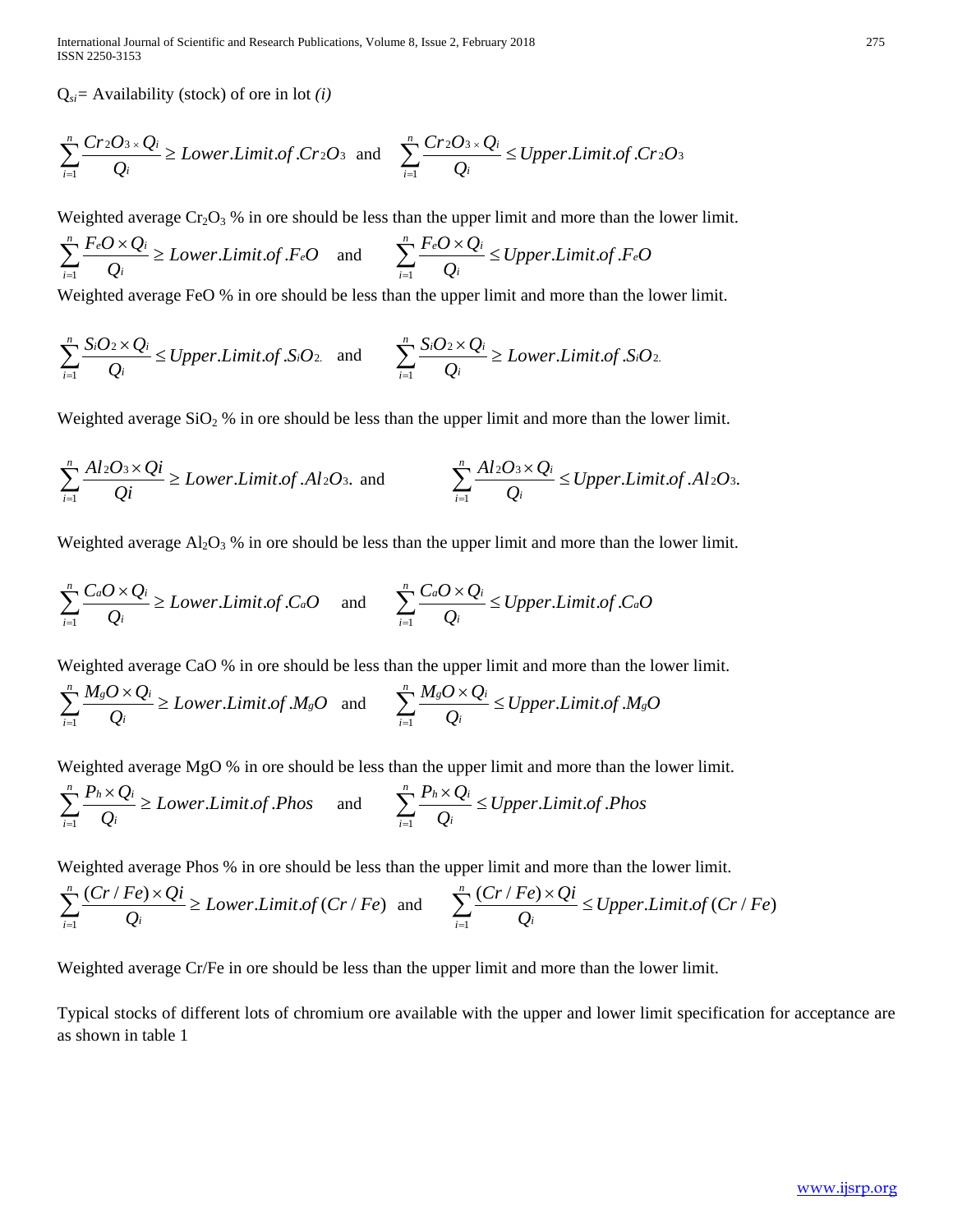|                    | Quantity   | Cost  | Cr2O3 | FeO   | SiO <sub>2</sub> | AI2O3 | CaO  | MgO   | Ph    | Cr/Fe |
|--------------------|------------|-------|-------|-------|------------------|-------|------|-------|-------|-------|
| <b>MATERIAL</b>    | Stock (MT) | Rs/MT | %     | %     | $\%$             | %     | %    | %     | $\%$  |       |
| $Lot-1$            | 1000       | 250   | 42.70 | 18.80 | 3.20             | 13.36 | 2.25 | 8.02  | 0.013 | 2.00  |
| $Lot-2$            | 2000       | 275   | 48.00 | 15.23 | 3.20             | 13.46 | 3.75 | 7.25  | 0.013 | 2.78  |
| $Lot-3$            | 3000       | 275   | 46.00 | 18.02 | 5.00             | 13.90 | 1.50 | 8.00  | 0.010 | 2.25  |
| $Lot-4$            | 1500       | 250   | 43.00 | 17.17 | 3.20             | 12.23 | 2.25 | 8.00  | 0.013 | 2.21  |
| $Lot-5$            | 7000       | 250   | 46.00 | 16.81 | 3.68             | 17.04 | 0.98 | 9.58  | 0.010 | 2.41  |
| $Lot-6$            | 2000       | 250   | 44.00 | 23.10 | 3.68             | 14.87 | 0.98 | 9.58  | 0.010 | 1.68  |
| $Lot-7$            | 3000       | 275   | 48.00 | 16.81 | 3.68             | 17.04 | 0.98 | 9.58  | 0.010 | 2.52  |
| $Lot-8$            | 1500       | 275   | 46.00 | 23.10 | 3.68             | 14.87 | 0.98 | 9.58  | 0.010 | 1.76  |
| $Lot-9$            | 7000       | 250   | 43.00 | 11.42 | 15.15            | 8.92  | 1.02 | 18.81 | 0.007 | 3.32  |
| $Lot-10$           | 10000      | 350   | 50.00 | 12.57 | 6.00             | 8.92  | 1.02 | 18.81 | 0.007 | 3.51  |
| <b>TOTAL</b>       | 38000      | 279   | 46.41 | 17.30 | 4.00             | 13.43 | 1.73 | 10.43 | 0.011 | 2.47  |
| <b>UPPER LIMIT</b> |            | 350   | 47.00 | 18    | 4.00             | 13.50 | 2.50 | 14.00 | 0.013 | 2.50  |
| <b>LOWER LIMIT</b> |            | 250   | 46.0  | 16.0  | 3.5              | 9.00  | 1.0  | 7.0   | 0.000 | 2.2   |

Table 1 Different grade of chromium ore and its chemical composition

The problem formulation in case of maximizing the quantity available considering the above available data can be as under.

*Z= Maximize (Q1+Q2+Q3+……………. +Q10)*

Where  $Q_1, Q_2, Q_3, \ldots, Q_{10}$  are the quantity of material selected for blending from lot-1, lot-2, Lot-3 and lot-10 respectively

**Constraints for quantity availability (**Quantity considered for blending should be less than or equal with the availability)

*Q<sub>1</sub>*<= 1000 MT, *Q<sub>2</sub>*<=2000 MT, *Q<sub>3</sub>*<=3000 MT, *Q<sub>4</sub>*<=1500 MT, *Q<sub>5</sub>*<=7000 MT

 $Q_6 \le 2000 \text{ MT}$ ,  $Q_7 \le 3000 \text{ MT}$ ,  $Q_8 \le 1500 \text{ MT}$ ,  $Q_9 \le 7000 \text{ MT}$ ,  $Q_{10} \le 10000 \text{ MT}$ 

#### Constraints for Cr<sub>2</sub>O<sub>3</sub> % in the Ore

 $(0.427Q_1+0.48Q_2+0.46Q_3+0.43Q_4+0.46Q_5+0.44Q_6+0.48Q_7+0.46Q_8+0.43Q_9+\quad 0.50Q_{10})$  /  $(Q_1+Q_2+Q_3+...+Q_{10})$ *>=0.46*  $(0.427Q_1+0.48Q_2+0.46Q_3+0.43Q_4+0.46Q_5+0.44Q_6+0.48Q_7+0.46Q_8+0.43Q_9$   $+0.50Q_{10}$  /  $(Q_1+Q_2+Q_3+...+Q_{10})$ *<=0.47*

Weighted average  $Cr_2O_3$ % in ore should be less than the upper limit and more than the lower limit.

#### **Constraints for FeO % in the Ore**

 $(0.188Q_1+0.1523Q_2+0.1802Q_3+0.1717Q_4+0.1681Q_5+0.231Q_6+0.1681Q_7+0.231Q_8+0.1142Q_9+0.1257Q_{10})$  $(Q_1+Q_2+Q_3+\ldots+(Q_{10})>=0.16$  $(0.188Q_1+0.1523Q_2+0.1802Q_3+0.1717Q_4+0.1681Q_5+0.231Q_6+0.1681Q_7+0.231Q_8+0.1142Q_9+0.1257Q_{10})$  $/(Q_1+Q_2+Q_3+\ldots+(Q_{10})\leq 0.18$ 

Weighted average FeO % in ore should be less than the upper limit and more than the lower limit.

#### Constraints for  $SiO<sub>2</sub>$ <sup>o</sup> in the Ore

 $(0.032Q_1+0.032Q_2+0.05Q_3+0.032Q_4+0.0368Q_5+0.0368Q_6+0.0368Q_7+0.0368Q_8+0.1515Q_9+0.06Q_{10})$  $(Q_1+Q_2+Q_3...+Q_{10})>=0.035$  $(0.032Q_1+0.032Q_2+0.05Q_3+0.032Q_4+0.0368Q_5+0.0368Q_6+0.0368Q_7+0.0368Q_8+0.1515Q_9+0.06Q_{10})$  $(Q_1+Q_2+Q_3$ ……+ $Q_{10}$ ) <=0.04

Weighted average  $SiO<sub>2</sub>$ % in ore should be less than the upper limit and more than the lower limit. Constraints for Al<sub>2</sub>O<sub>3</sub>% in the Ore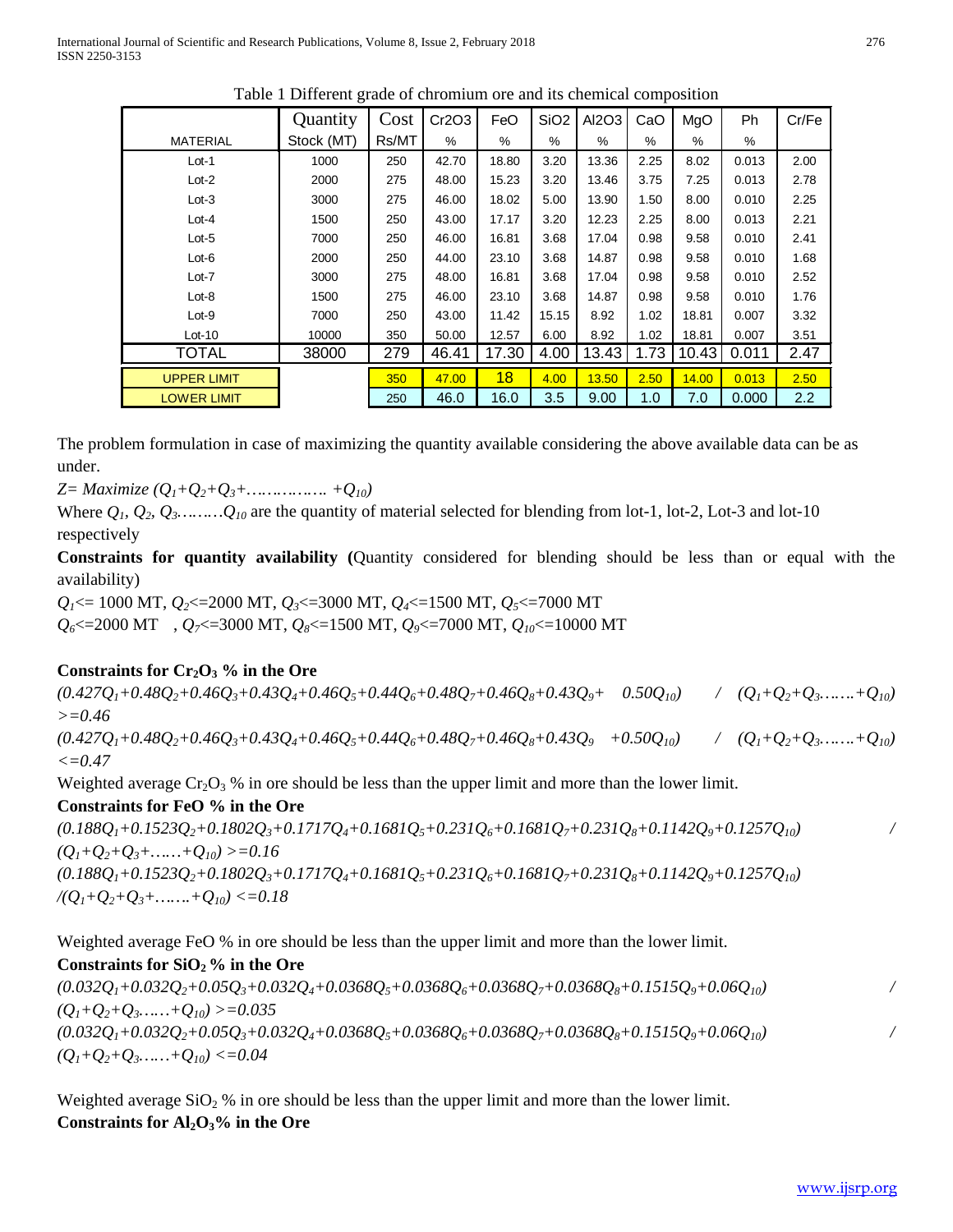$(0.1336Q_1+0.1346Q_2+0.139Q_3+0.1223Q_4+0.1704Q_5+0.1487Q_6+0.1704Q_7+0.1487Q_8+0.0892Q_9+0.0892Q_{10})$  $(O_1+O_2+O_3$ …….+ $O_{10}$ ) >=0.09

 $(0.1336Q_1+0.1346Q_2+0.139Q_3+0.1223Q_4+0.1704Q_5+0.1487Q_6+0.1704Q_7+0.1487Q_8+0.0892Q_9+0.0892Q_{10})$  $(Q_1+Q_2+Q_3+Q_{10}) \leq 0.135$ 

Weighted average  $A_1 \cdot A_3$ % in ore should be less than the upper limit and more than the lower limit. **Constraints for CaO% in the Ore**

 $(0.0225Q_1+0.0375Q_2+0.015Q_3+0.225Q_4+0.0098Q_5+0.0098Q_6+0.0.0098Q_7+0.0098Q_8+0.0102Q_9+0.0102Q_{10})$  $(Q_1+Q_2+Q_3$ ……..+ $Q_{10}$ ) >=0.01

 $(0.0225Q_1+0.0375Q_2+0.015Q_3+0.225Q_4+0.0098Q_5+0.0098Q_6+0.0.0098Q_7+0.0098Q_8+0.0102Q_9+0.0102Q_{10})$  $(Q_1+Q_2+Q_3+Q_{10}) \leq 0.025$ 

Weighted average CaO % in ore should be less than the upper limit and more than the lower limit. **Constraints for MgO % in the Ore**

*(0.0802Q1+0.0725Q2+0.08Q3+0.08Q4+0.0958Q5+0.0958Q6+0.0.0958Q7+0.0958Q8+0.1881Q9+0.1881Q10) / (Q1+Q2+Q3…….+Q10) >=0.07*

 $(0.0802Q_1+0.0725Q_2+0.08Q_3+0.08Q_4+0.0958Q_5+0.0958Q_6+0.0958Q_7+0.0958Q_8+0.1881Q_9+0.1881Q_{10})$  $(Q_1+Q_2+Q_3$ …….+ $Q_{10}$ ) <= 0.14

Weighted average MgO % in ore should be less than the upper limit and more than the lower limit. **Constraints for Phos % in the Ore**

 $(0.00013Q_1+0.00013Q_2+0.0001Q_3+0.00013Q_4+0.0001Q_5+0.0001Q_6+0.0.0001Q_7+0.0001Q_8+0.00007Q_9+0.00007Q_{10})$  $(Q_1+Q_2+Q_3+Q_{10})>=0.00001$ 

 $(0.00013Q_1+0.00013Q_2+0.0001Q_3+0.00013Q_4+0.0001Q_5+0.0001Q_6+0.0.0001Q_7+0.0001Q_8+0.00007Q_9+0.00007Q_{10})$  $(Q_1+Q_2+Q_3+Q_{10}) \leq 0.00013$ 

Weighted average Phos % in ore should be less than the upper limit and more than the lower limit.

#### **Constraints for Cr/Fe in the Ore**

 $(2Q_1+2.78Q_2+2.25Q_3+2.21Q_4+2.41Q_5+1.68Q_6+2.52Q_7+1.76Q_8+3.32Q_9+3.51Q_{10})/(Q_1+Q_2+Q_3+...+Q_{10}) = 2.2$ 

 $(2Q_1+2.78Q_2+2.25Q_3+2.21Q_4+2.41Q_5+1.68Q_6+2.52Q_7+1.76Q_8+3.32Q_9+3.51Q_{10})/(Q_1+Q_2+Q_3+...+Q_{10}) \leq 2.8$ Weighted average Cr/Fe in ore should be less than the upper limit and more than the lower limit.

The problem was solved by using excel solver optimizer and the output of the optimization has been summarized in table 2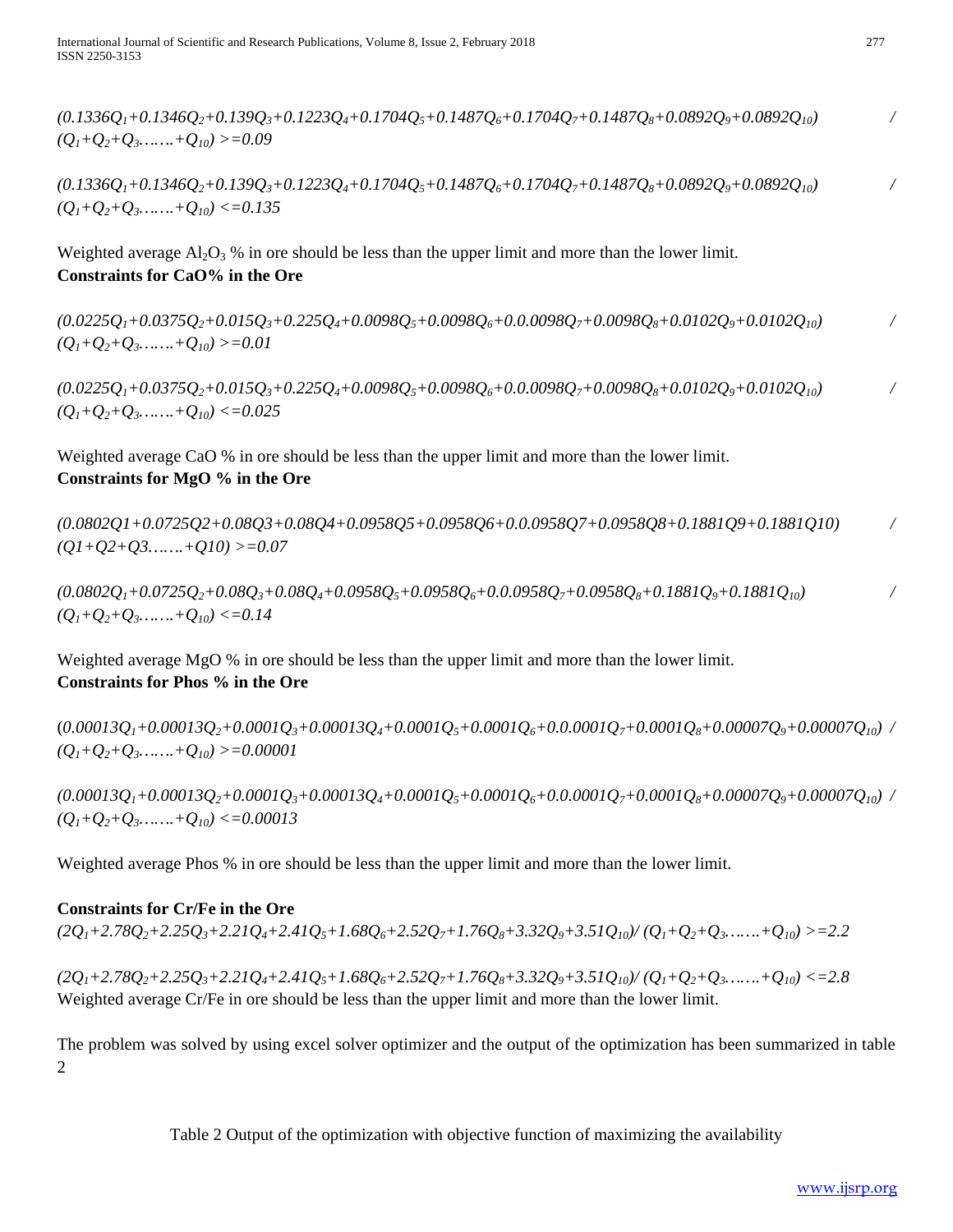International Journal of Scientific and Research Publications, Volume 8, Issue 2, February 2018 278 ISSN 2250-3153

|                       | Quantity   | Optimum      | Cost of Ore | Cr2O3 | FeO   | SiO <sub>2</sub> | AI2O3 | CaO  | MgO   | Ph    | Cr/Fe |
|-----------------------|------------|--------------|-------------|-------|-------|------------------|-------|------|-------|-------|-------|
| <b>MATERIAL</b>       | Stock (MT) | Quantity(MT) | Rs/MT       | %     | %     | %                | %     | %    | %     | %     |       |
| $Lot-1$               | 1000       | 1000         | 250         | 42.70 | 18.80 | 3.20             | 13.36 | 2.25 | 8.02  | 0.013 | 2.00  |
| $Lot-2$               | 2000       | 2000         | 275         | 48.00 | 15.23 | 3.20             | 13.46 | 3.75 | 7.25  | 0.013 | 2.78  |
| $Lot-3$               | 3000       | 0            | 275         | 46.00 | 18.02 | 5.00             | 13.90 | 1.50 | 8.00  | 0.010 | 2.25  |
| $Lot-4$               | 1500       | 1500         | 250         | 43.00 | 17.17 | 3.20             | 12.23 | 2.25 | 8.00  | 0.013 | 2.21  |
| $Lot-5$               | 7000       | 2874         | 250         | 46.00 | 16.81 | 3.68             | 17.04 | 0.98 | 9.58  | 0.010 | 2.41  |
| $Lot-6$               | 2000       | 2000         | 250         | 44.00 | 23.10 | 3.68             | 14.87 | 0.98 | 9.58  | 0.010 | 1.68  |
| $Lot-7$               | 3000       | 26           | 275         | 48.00 | 16.81 | 3.68             | 17.04 | 0.98 | 9.58  | 0.010 | 2.52  |
| $Lot-8$               | 1500       | 1500         | 275         | 46.00 | 23.10 | 3.68             | 14.87 | 0.98 | 9.58  | 0.010 | 1.76  |
| $Lot-9$               | 7000       | 0            | 250         | 43.00 | 11.42 | 15.15            | 8.92  | 1.02 | 18.81 | 0.007 | 3.32  |
| $Lot-10$              | 10000      | 2824         | 350         | 50.00 | 12.57 | 6.00             | 8.92  | 1.02 | 18.81 | 0.007 | 3.51  |
| <b>TOTAL QUANTITY</b> |            | 13723        | 277         | 46.26 | 17.50 | 4.00             | 13.50 | 1.62 | 10.85 | 0.010 | 2.46  |
|                       |            |              |             |       |       |                  |       |      |       |       |       |

| $\sim$ $\sim$ | LIMIT<br><b>JPPER</b> | 350 | 00<br>47 | 18   | .00 <sub>1</sub><br>4 | 3.50 | <b>Section</b><br>2.50 | $+00^{\circ}$ | 013<br>0.0 | 2.80                   |
|---------------|-----------------------|-----|----------|------|-----------------------|------|------------------------|---------------|------------|------------------------|
| . .<br>. .    | LIMIT<br><b>JWFR</b>  | 250 | 46.0     | 16.0 | v.v                   | 9.0  |                        |               | 0.000      | $\sim$ $\sim$<br>ے . د |

The table shows that the optimum quantities  $(Q_i)$  of ore selected from different lots in order to maximize the availability are

| $Lot-1$  | $\bm{U}_I$        | 1000 MT         | $Lot-2$  | $Q_2$    | 2000 MT |
|----------|-------------------|-----------------|----------|----------|---------|
| $Lot-3$  | O <sub>2</sub>    | MТ              | $Lot-4$  | $O_4$    | 1500 MT |
| Lot- $5$ | $\mathcal{O}_{5}$ | 2874 MT         | Lot- $6$ | $Q_6$    | 200 MT  |
| $Lot-7$  | O <sub>7</sub>    | 26 MT           | Lot-8    | $O_8$    | 1500 MT |
| $Lot-9$  | O0                | 0 <sub>MT</sub> | $Lot-10$ | $O_{10}$ | 2824 MT |

Average Chemical composition of ore against the upper and lower limits under.

|                   |          | $Cr_2O_3$ FeO SiO <sub>2</sub> Al <sub>2</sub> O <sub>3</sub> CaO MgO Ph Cr/Fe |  |  |  |
|-------------------|----------|--------------------------------------------------------------------------------|--|--|--|
| Upper limit       | 47.00 18 | 4.00 13.50 2.50 14.00 0.013 2.80                                               |  |  |  |
| Lower Limit       |          | 46.0 16.0 3.5 9.0 1.0 7.0 0.000 2.2                                            |  |  |  |
| Actual with above |          | 46.26 17.50 4.00 13.50 1.62 10.85 0.010 2.46                                   |  |  |  |
| $0.440$ $0.025$   |          |                                                                                |  |  |  |

ore mix

The average cost of the above blended ore is Rs 277 per metric tonne.

#### **Minimize the cost of Ore**

The problem formulated with an objective of minimizing the cost of ore supply from the available lots of ore subject to fulfilling the minimum quantity and chemical parameters requirement. The particulars of the model are as under.

**Objective Function =** Minimize the cost of Ore

$$
\textbf{Objective Function Minimize } Z = \sum_{i=1}^{n} \frac{Q_i \times C_i}{Q_i}
$$

Q*i* = Quantity of ore from Lot *( i) Ci* is the cost of Mining of the ore from Lot *( i)*  The Constraints being  $Qi \leq Qsi$  (Quantity considered for blending should be less than the availability) Q*si=* Availability (stock) of ore in lot *(i)*

Constraints for all quality parameters being same as in the same of maximizing the quantity of ore supply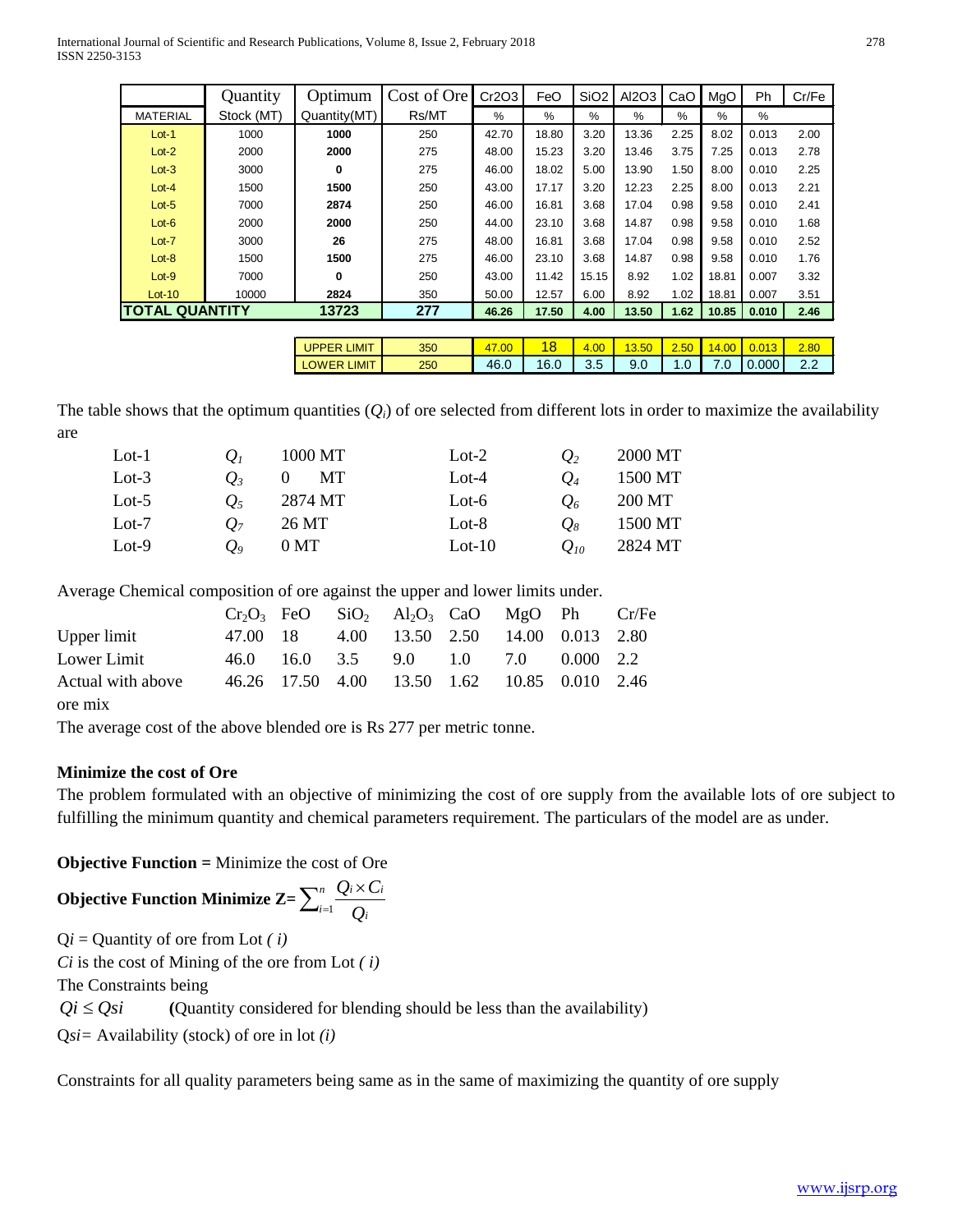The problem formulation in case of minimizing the cost of ore supply from the available lots of ore subject to fulfilling the minimum quantity and chemical parameters requirement. The problem formulation using the data available in Table-10 can be as shown below.

 $Z=Min (250Q_1+275Q_2+275Q_3+250Q_4+250Q_5+250Q_6+275Q_7+275Q_8+250Q_9+350Q_{10})$ Where  $Q_1, Q_2, Q_3, \ldots, Q_{10}$  are the quantity of material from lot-1, lot-2, lot-3 and lot-10 respectively.

The constraints of the model being same as that of the maximizing the quantity problem. The output of the optimization has been summarized in table 3

|                       | Quantity   | Optimum            | Cost of Ore | Cr2O3 | FeO   | SiO <sub>2</sub> | AI2O3 | CaO  | MgO   | <b>Ph</b> | Cr/Fe |
|-----------------------|------------|--------------------|-------------|-------|-------|------------------|-------|------|-------|-----------|-------|
| <b>MATERIAL</b>       | Stock (MT) | Quantity(MT)       | Rs/MT       | $\%$  | %     | $\%$             | $\%$  | %    | $\%$  | $\%$      |       |
| $Lot-1$               | 1000       | 1000               | 250         | 42.70 | 18.80 | 3.20             | 13.36 | 2.25 | 8.02  | 0.013     | 2.00  |
| $Lot-2$               | 2000       | 2000               | 275         | 48.00 | 15.23 | 3.20             | 13.46 | 3.75 | 7.25  | 0.013     | 2.78  |
| $Lot-3$               | 3000       | 0                  | 275         | 46.00 | 18.02 | 5.00             | 13.90 | 1.50 | 8.00  | 0.010     | 2.25  |
| $Lot-4$               | 1500       | 1500               | 250         | 43.00 | 17.17 | 3.20             | 12.23 | 2.25 | 8.00  | 0.013     | 2.21  |
| $Lot-5$               | 7000       | 2541               | 250         | 46.00 | 16.81 | 3.68             | 17.04 | 0.98 | 9.58  | 0.010     | 2.41  |
| $Lot-6$               | 2000       | 1893               | 250         | 44.00 | 23.10 | 3.68             | 14.87 | 0.98 | 9.58  | 0.010     | 1.68  |
| $Lot-7$               | 3000       | 0                  | 275         | 48.00 | 16.81 | 3.68             | 17.04 | 0.98 | 9.58  | 0.010     | 2.52  |
| $Lot-8$               | 1500       | 0                  | 275         | 46.00 | 23.10 | 3.68             | 14.87 | 0.98 | 9.58  | 0.010     | 1.76  |
| $Lot-9$               | 7000       | 97                 | 250         | 43.00 | 11.42 | 15.15            | 8.92  | 1.02 | 18.81 | 0.007     | 3.32  |
| $Lot-10$              | 10000      | 1969               | 350         | 50.00 | 12.57 | 6.00             | 8.92  | 1.02 | 18.81 | 0.007     | 3.51  |
| <b>TOTAL QUANTITY</b> |            | 11000              | 272         | 46.00 | 17.03 | 4.00             | 13.50 | 1.78 | 10.53 | 0.01      | 2.49  |
|                       |            |                    |             |       |       |                  |       |      |       |           |       |
| <b>Material Req</b>   | 11000      | <b>UPPER LIMIT</b> | 350         | 47.00 | 18    | 4.00             | 13.50 | 2.50 | 14.00 | 0.013     | 2.80  |
|                       |            | <b>LOWER LIMIT</b> | 250         | 46.0  | 16.0  | 3.5              | 9.0   | 1.0  | 7.0   | 0.0       | 2.2   |

Table 3 Output of the optimization with objective function of minimizing the average cost of ore.

The table shows that the optimum quantities  $(Q_i)$  of ore selected from different lots in order to minimize the cost are

| $Lot-1$<br>$Q_1$ |                | 1000 MT     | $_{\text{Lot-2}}$      | $Q_2$    | 2000 MT       |  |
|------------------|----------------|-------------|------------------------|----------|---------------|--|
| $Lot-3$          |                | $Q_3$ 0 MT  | $Lot-4$                | $O_4$    | 1500 MT       |  |
| Lot- $5$         | O <sub>5</sub> | 2541 MT     | $Lot-6$                |          | $Q_6$ 1893 MT |  |
| $Lot-7$          |                | $Q_7$ 0 MT  | $_{\rm Lot-8}$         |          | $Q_8$ 0 MT    |  |
| $Lot-9$          |                | $Q_9$ 97 MT | $_{\rm Lot\text{-}10}$ | $Q_{10}$ | 1969 MT       |  |

Average Chemical composition of ore against the upper and lower limits under.

|                   |  | $Cr_2O_3$ FeO SiO <sub>2</sub> Al <sub>2</sub> O <sub>3</sub> CaO MgO Ph Cr/Fe |  |  |  |
|-------------------|--|--------------------------------------------------------------------------------|--|--|--|
| Upper limit       |  | 47.00 18 4.00 13.50 2.50 14.00 0.013 2.80                                      |  |  |  |
| Lower Limit       |  | 46.0 16.0 3.5 9.0 1.0 7.0 0.000 2.2                                            |  |  |  |
| Actual with above |  | 46.00 17.03 4.00 13.50 1.78 10.53 0.01 2.49                                    |  |  |  |
| ore mix           |  |                                                                                |  |  |  |

The average cost of the above blended ore is Rs 272 per metric tonne. Where the present cost of ore is about Rs.290

## **Maximizing the User satisfaction Index:**

The user requirement is a homogeneity ore with higher metallic content and less of impurities available at low cost. There are few elements of ore, higher the value of which results in higher level of user satisfaction. Parameters  $Cr_2O_3$ , FeO,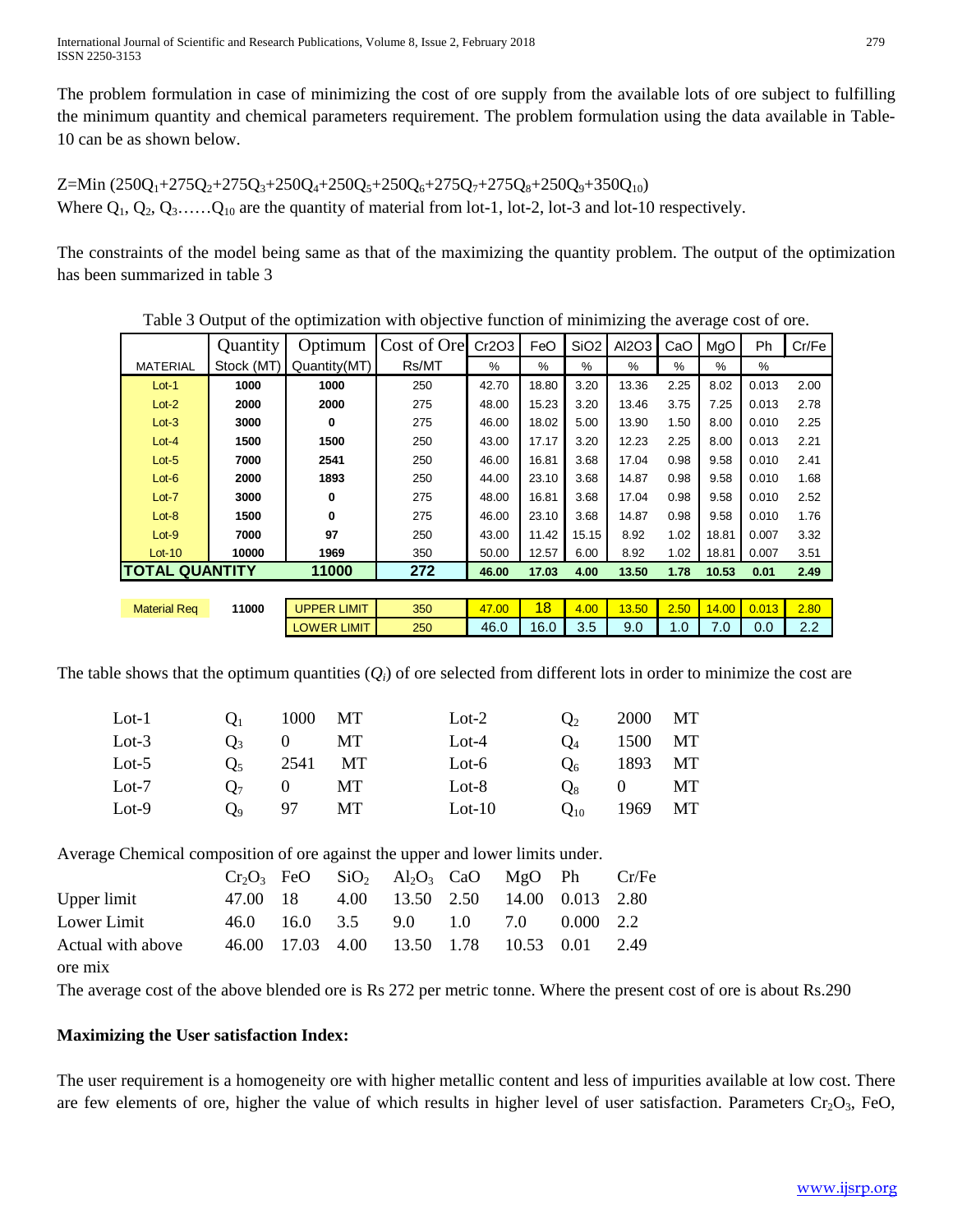International Journal of Scientific and Research Publications, Volume 8, Issue 2, February 2018 280 ISSN 2250-3153

 $Cr/Fe$ , CaO, SiO<sub>2</sub> and MgO fall in this category. The other category where lower the value, higher is the satisfaction are  $Al_2O_3$ , Phos and Cost of Ore.

**Objective Function** – Maximizing the User satisfaction Index.

Objective Function Maximize  $Z = \sum_{j=1}^{n} D_j \times$ *j*  $D_j \times W_j$ 1 *Dj – Satisfaction index of the parameter (j) Wj* – *Weighatage of the Parameter (j)* The Constraints being  $Q_i \leq Q_{si}$  (Quantity considered for blending should be less than the availability) *Qsi=* Availability (stock) of ore in lot *(i)*  $Q_i$  = Quantity of ore from Lot *(i)* 

Constraints for all quality parameters being same as in the same of maximizing the quantity of ore supply

To decide on the user satisfaction index the parameters of the ore be divided in to two broad categories as

- Category-1: Higher the value of the parameter higher is the level of user satisfaction. Parameters falling in category- 1 are  $Cr_2O_3$ , FeO, Cr/Fe, CaO, SiO<sub>2</sub> and MgO
- Category-2: Higher the value of the parameter Lower is the level of user satisfaction. Parameters falling in category- 2 are  $Al_2O_3$ , Phos and Cost of Ore

Each parameter is having lower and upper limit. Let  $Rj$  be the range of the parameter, i.e., (difference of the maximum and minimum limit). The satisfaction index for each parameter has been divided in a five-point scale as follows.

|                         |                                                                  | Satisfaction index<br>Category-1 | Satisfaction index<br>Category-2 |
|-------------------------|------------------------------------------------------------------|----------------------------------|----------------------------------|
| <b>Actual Parameter</b> | $>=$ Lower Limit<br>$\leq$ Lower Limit + Rj/5 (Di)=1             |                                  | $(Di) = 5$                       |
| <b>Actual Parameter</b> | $\geq$ Lower Limit + $Rj/5$<br>$\leq$ Lower Limit + 2Rj/5 (Di)=2 |                                  | $(Di) = 4$                       |
| <b>Actual Parameter</b> | $\geq$ Lower Limit + 2Rj/5<br>$\leq$ Lower Limit + 3Rj/5         | $Di) = 3$                        | $Di) = 3$                        |
| <b>Actual Parameter</b> | $\geq$ Lower Limit + 3Rj/5<br>$\leq$ Lower Limit + 4Rj/5         | $(Di) = 4$                       | $(Di)=2$                         |
| <b>Actual Parameter</b> | $\geq$ Lower Limit + 4Rj/5                                       | $(Di) = 5$                       | $(Di)=1$                         |

#### **Weightages of the Parameters**

Based on the feed back from the furnace operators the weightages for the different parameters *(Wj)* for comfortable operation has been decided as under.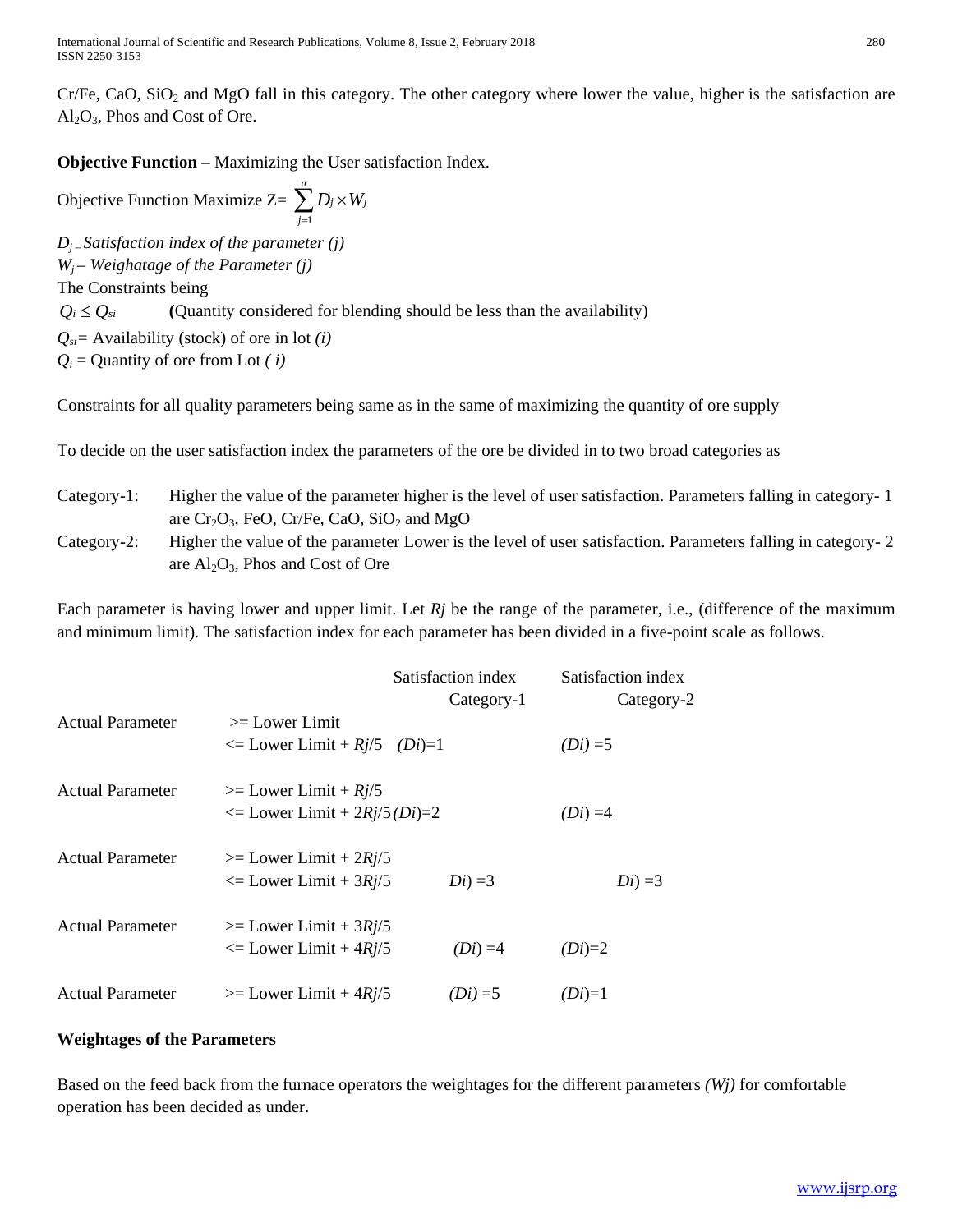| Parameters       | Weightage |
|------------------|-----------|
| $Cr_2O_3$        | 0.30      |
| Cr/Fe            | 0.20      |
| FeO              | 0.10      |
| Cost             | 0.10      |
| $Al_2O_3$        | 0.075     |
| Ph               | 0.075     |
| SiO <sub>2</sub> | 0.05      |
| CaO              | 0.05      |
| MgO              | 0.05      |
|                  |           |

The problem formulation in case of maximizing the satisfaction index can be formulated as under

Z=Maximize (30% Satisfaction index *Cr2O3* +20% Satisfaction index *Cr/Fe* +10% Satisfaction index *FeO*+10% Satisfaction index *Cost*+7.5% Satisfaction index  $Al_2O_3$  +7.5% Satisfaction index *Ph*+5% Satisfaction index  $SiO_2$ +5% Satisfaction index *CaO*)

The constraints are same as that of the maximizing the quantity problem. The problem was solved and the output of the model is presented in table 4

|                           | Ouantity      | <b>Blending</b> | Cost  | Cr2O3         | FeO           | SiO <sub>2</sub> | Al2O3         | CaO           | MgO   | <b>Ph</b>     | Cr/Fe |
|---------------------------|---------------|-----------------|-------|---------------|---------------|------------------|---------------|---------------|-------|---------------|-------|
| <b>MATERIAL</b>           | Stock (MT)    | Quantity        | Rs/MT | $\frac{9}{6}$ | $\frac{0}{2}$ | $\frac{9}{6}$    | $\frac{9}{6}$ | $\frac{9}{6}$ | $\%$  | $\frac{9}{6}$ |       |
| $Lot-1$                   | 1000          | 1000            | 250   | 42.70         | 18.80         | 3.20             | 13.36         | 2.25          | 8.02  | 0.013         | 2.00  |
| $Lot-2$                   | 2000          | 1670            | 275   | 48.00         | 15.23         | 3.20             | 13.46         | 3.75          | 7.25  | 0.013         | 2.78  |
| $Lot-3$                   | 3000          | 699             | 275   | 46.00         | 18.02         | 5.00             | 13.90         | 1.50          | 8.00  | 0.010         | 2.25  |
| $Lot-4$                   | 1500          | 1500            | 250   | 43.00         | 17.17         | 3.20             | 12.23         | 2.25          | 8.00  | 0.013         | 2.21  |
| $Lot-5$                   | 7000          | 921             | 250   | 46.00         | 16.81         | 3.68             | 17.04         | 0.98          | 9.58  | 0.010         | 2.41  |
| $Lot-6$                   | 2000          | 639             | 250   | 44.00         | 23.10         | 3.68             | 14.87         | 0.98          | 9.58  | 0.010         | 1.68  |
| $Lot-7$                   | 3000          | 1156            | 275   | 48.00         | 16.81         | 3.68             | 17.04         | 0.98          | 9.58  | 0.010         | 2.52  |
| $Lot-8$                   | 1500          | 1433            | 275   | 46.00         | 23.10         | 3.68             | 14.87         | 0.98          | 9.58  | 0.010         | 1.76  |
| $Lot-9$                   | 7000          | 0               | 250   | 43.00         | 11.42         | 15.15            | 8.92          | 1.02          | 18.81 | 0.007         | 3.32  |
| $Lot-10$                  | 10000         | 1982            | 350   | 50.00         | 12.57         | 6.00             | 8.92          | 1.02          | 18.81 | 0.007         | 3.51  |
| TOTAL                     | 38000         | 11000           | 279   | 46.41         | 17.30         | 4.00             | 13.43         | 1.73          | 10.43 | 0.011         | 2.47  |
|                           |               |                 |       |               |               |                  |               |               |       |               |       |
| <b>UPPER LIMIT</b>        |               | 38000           | 350   | 47.00         | 18            | 4.00             | 13.50         | 2.50          | 14.00 | 0.013         | 2.80  |
| <b>LOWER LIMIT</b>        |               | 10000           | 250   | 46.0          | 16.0          | 3.5              | 9.00          | 1.0           | 7.0   | 0.000         | 2.2   |
|                           |               |                 |       |               |               |                  |               |               |       |               |       |
| Weighatage                | (out of $5$ ) |                 | 10.0% | 30.0%         | 10.0%         | $5.0\%$          | 7.5%          | $5.0\%$       | 5.0%  | 7.5%          | 20.0% |
|                           |               |                 | 3.00  | 3.00          | 4.00          | 5.00             | 1.00          | 3.00          | 3.00  | 1.00          | 3.00  |
| <b>SATISFACTION INDEX</b> |               | 2.90            |       |               |               |                  |               |               |       |               |       |

Table 4. Output of the model of maximizing user satisfaction index.

The table shows that the optimum quantity  $(Q_i)$  of ore selected from different lots in order to maximizing user satisfaction index.

| $Lot-1$  | $\bm{U}_I$          | 1000 MT | $Lot-2$  | $\mathcal{O}_2$ | 1670 MT |
|----------|---------------------|---------|----------|-----------------|---------|
| Lot- $3$ | O 3                 | 699 MT  | $Lot-4$  | O <sub>4</sub>  | 1500 MT |
| Lot-5    | Οş                  | 921 MT  | $Lot-6$  | $O_{\delta}$    | 639 MT  |
| $Lot-7$  | ()7                 | 1156 MT | Lot-8    | $O_8$           | 1433 MT |
| $Lot-9$  | $\bm{O}_{\text{o}}$ | MT.     | $Lot-10$ | $Q_{10}$        | 1982 MT |

Average Chemical composition of ore against the upper and lower limits under.

|             |  | $Cr_2O_3$ FeO SiO <sub>2</sub> Al <sub>2</sub> O <sub>3</sub> CaO MgO Ph Cr/Fe |  |  |
|-------------|--|--------------------------------------------------------------------------------|--|--|
| Upper limit |  | 47.00 18 4.00 13.50 2.50 14.00 0.013 2.80                                      |  |  |
| Lower Limit |  | 46.0 16.0 3.5 9.0 1.0 7.0 0.000 2.2                                            |  |  |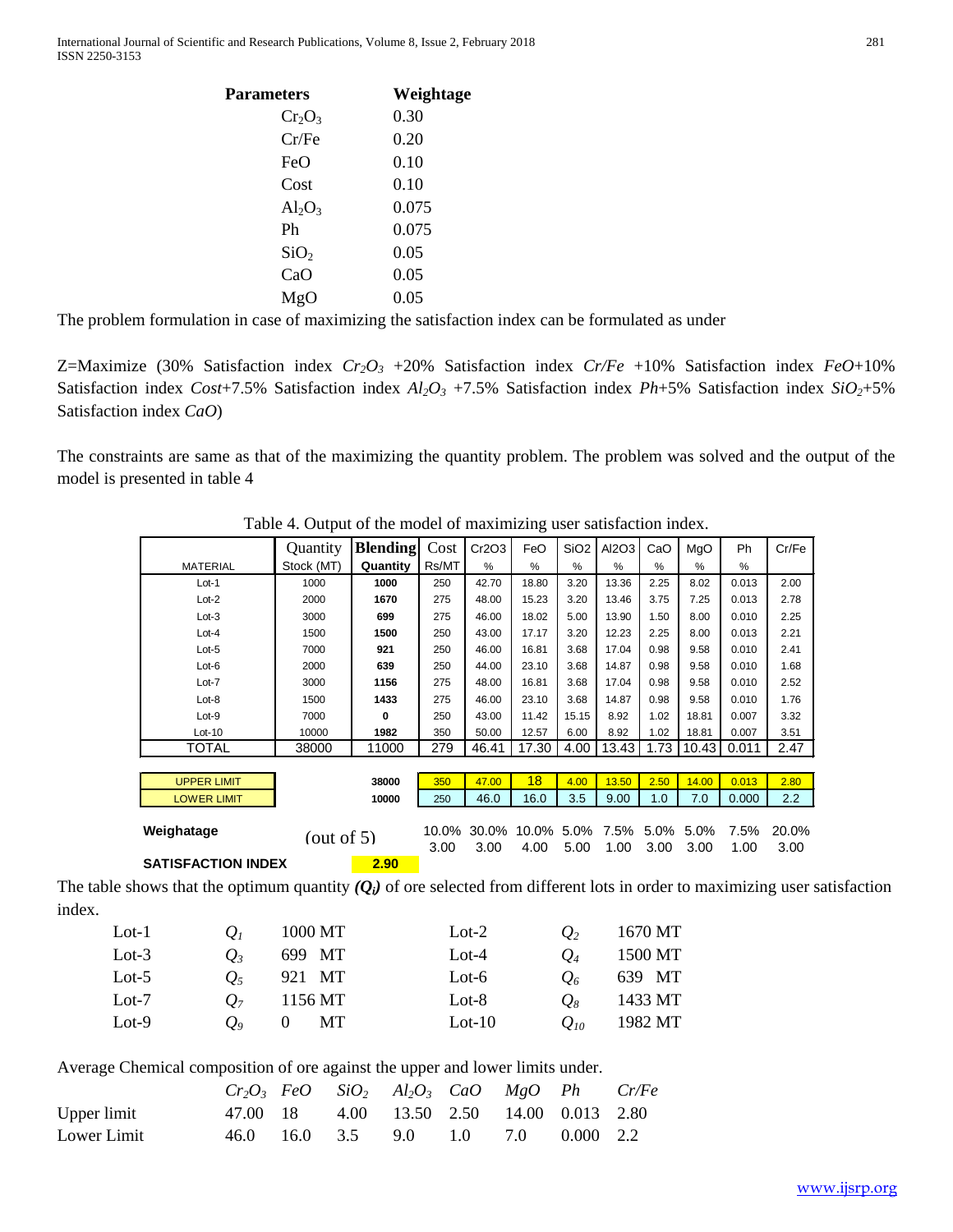International Journal of Scientific and Research Publications, Volume 8, Issue 2, February 2018 282 ISSN 2250-3153

Actual with above 46.41 17.30 4.00 13.43 1.73 10.43 0.011 2.47 ore mix

The average cost of the above blended ore is Rs 279 per metric tonne.

#### **Summary and Observation**

The output of the models having different objective functions are summarized and presented in table 4.12

|                                      | Quantity | Cost    | Cr2O3                                                      | FeO  |      | SiO2   Al2O3   CaO                                 |      | MaO  | <b>Ph</b> | Cr/Fe |
|--------------------------------------|----------|---------|------------------------------------------------------------|------|------|----------------------------------------------------|------|------|-----------|-------|
|                                      | (MT)     | (Rs/MT) | %                                                          | $\%$ | $\%$ | %                                                  | $\%$ | $\%$ | %         |       |
|                                      |          |         |                                                            |      |      |                                                    |      |      |           |       |
| <b>Maximising Quantity</b>           | 13723    | 277     | 46.26                                                      |      |      | 17.50   4.00   13.50   1.62   10.85   0.010   2.46 |      |      |           |       |
| <b>Minimising Cost</b>               | 11000    | 272     | 46.00   17.03   4.00   13.50   1.78   10.53   0.011   2.49 |      |      |                                                    |      |      |           |       |
| <b>Maximising Satisfaction Index</b> | 11000    | 279     | 46.41                                                      |      |      | 17.30   4.00   13.43   1.73   10.43   0.011   2.47 |      |      |           |       |

#### Table 5 Output comparison from different objective functions

There is a increase in cost of the ore in the output of maximizing quantity and maximizing satisfaction index from the out of the objective function of minimizing cost by Rs 5 and Rs 7 per MT respectively, the impact of which is Rs 62477 and Rs 75237. The impact can be derived as under

Impact of increasing in average cost of ore from the objective function of minimizing cost to the objective function of maximizing quantity =  $(272-277)$  Rs/MT x 13723MT = Rs (-) 62477/Month. Similarly the impact of increasing in average cost of ore from the objective function of minimizing cost to the objective function of maximizing satisfaction index =(272-279) Rs/MT x 11000MT = Rs (-) 75237/ Month

There is an increase in  $Cr_2O_3$  % of the ore in the output of maximizing quantity and maximizing satisfaction index from the out of the objective function of minimizing cost by 0.26% and 0.41% respectively, the impact of which is Rs 8.08 lacs and Rs 12.80 lacs .

The impact can be derived as under

|                                      | $Cr_2O_3$ % in the Ore           | % Increase from the |  |  |  |  |
|--------------------------------------|----------------------------------|---------------------|--|--|--|--|
|                                      | <b>Output of Minimizing Cost</b> |                     |  |  |  |  |
| <b>Minimizing Cost</b>               | 46%                              |                     |  |  |  |  |
| <b>Maximizing Quantity</b>           | 46.26%                           | 0.26%               |  |  |  |  |
| <b>Maximizing Satisfaction index</b> | 46.41%                           | 0.41%               |  |  |  |  |

The impact of additional chromium input will lead to higher volume of production which can be derived as (Additional chromium input x Chromium recovery) / (% chromium in the finished goods)

Where Additional chromium input = Difference in  $Cr_2O_3$  % x Conversion factor (0.685) x Quantity of ore in MT Chromium Recovery =  $83\%$  & percentage (%) of Chromium in the finished good=  $60\%$ 

In case of the output of maximizing quantity  $(0.0026 \times 0.685 \times 13723 \times 0.83) / 0.6 = 26.94$  MT and in case of the output of maximizing satisfaction index  $(0.0041 \times 0.685 \times 11000 \times 0.83) / 0.6 = 42.66 \text{ MT}$  respectively for maximizing quantity or maximizing satisfaction index respectively.